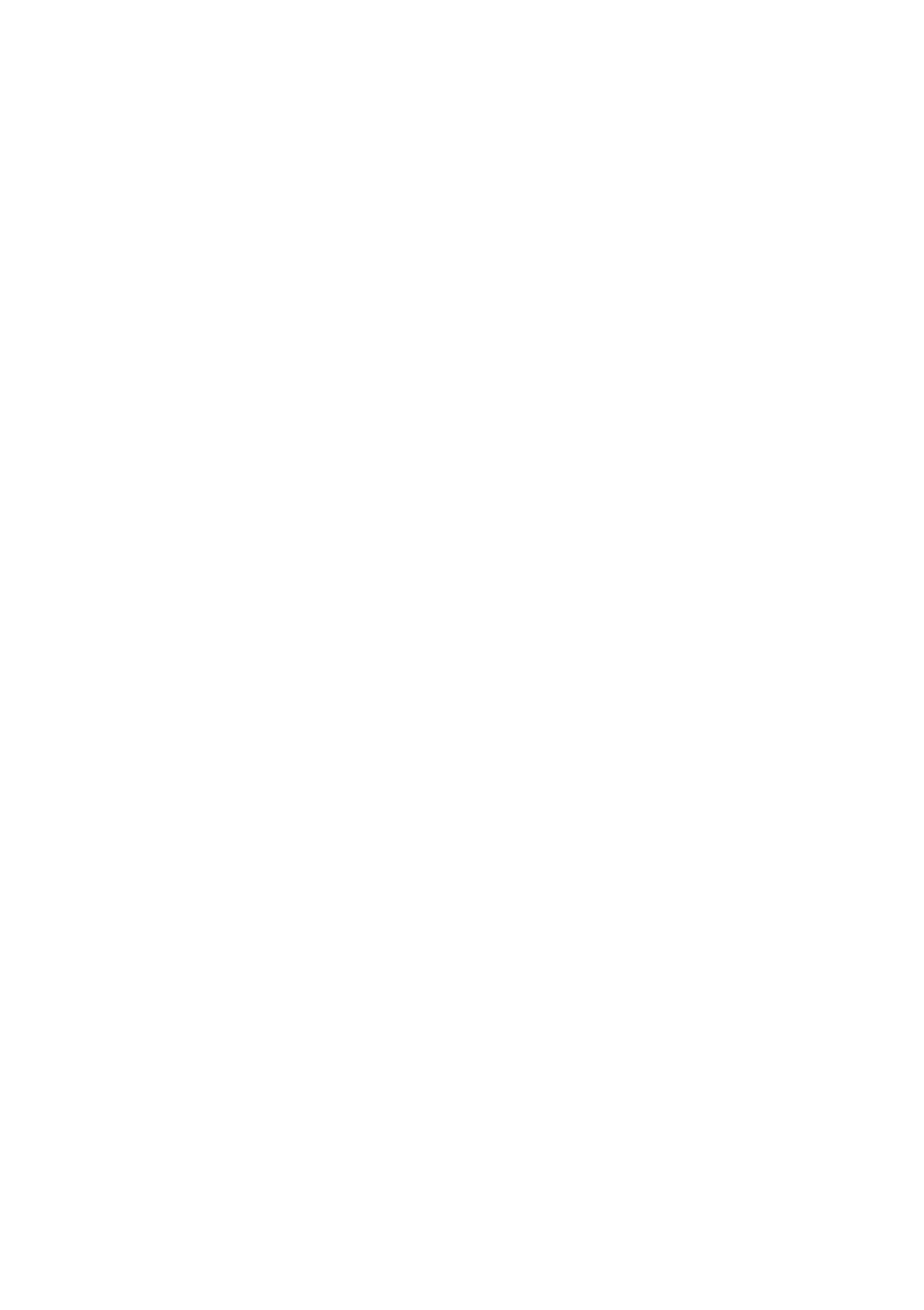# **OUT OF THIS WORLD COCKTAILS**

#### Rocket Man 12

Beefeater gin, apple juice, balsamic vinegar & strawberry syrup, lemon juice, hibiscus soda, egg white Served with a cracker with apple and strawberry jam *Gin Beefeater, sumo de maçã, xarope de balsâmico & morango, sumo de limão, soda de hibiscos, clara de ovo Servido com uma bolacha com compota de maçã e morango*

### Sunrise on Mars 12

José Cuervo silver tequila & chilli, lime juice, St. Germain, fennel syrup, ginger beer. Served with a cracker and mango foam

*Tequila José Cuervo Silver & malagueta, sumo de lima, St. Germain, xarope de funcho e ginger beer. Servido com uma bolacha e espuma de manga* 

#### Orion 12

Martini Ambratto, Plantation 3 Star Rhum, passion fruit juice, sugar syrup, lemon juice and sparkling wine *Martini Ambratto, Rum Plantation 3 Star, Brisa maracujá, xarope de açúcar, sumo de limão e espumante* 

## World in Sight 12

Stolichnaya vodka, Chambord, wild berries syrup, lemon juice, pineapple juice and egg white *Vodka Stolichnaya, Chambord, xarope de frutos do bosque, sumo de limão, sumo de ananás e clara de ovo*

## StarLight 12

Stolichnaya vodka & dragon fruit, Cointreau, lemon juice, Darieeling Tea syrup, cranberry juice, Bitter and egg white *Vodka Stolichnaya & pitaya, Cointreau, sumo de limão, xarope de Darjeeling, sumo de arando, Bitter e clara de ovo*

#### Dark Side of the Moon 12

Goslings Rhum & Mango, Bulleit Bourbon, Siete Misterios Mezcal, banana tincture and sugar syrup Served with peanut butter and dehydrated banana in a previously smoked glass

*Rum Goslings & manga, Bulleit Bourbon, Mezcal Siete Misterios, tintura de banana e xarope de açúcar Servido com manteiga de amendoim e banana desidratada num copo previamente fumado*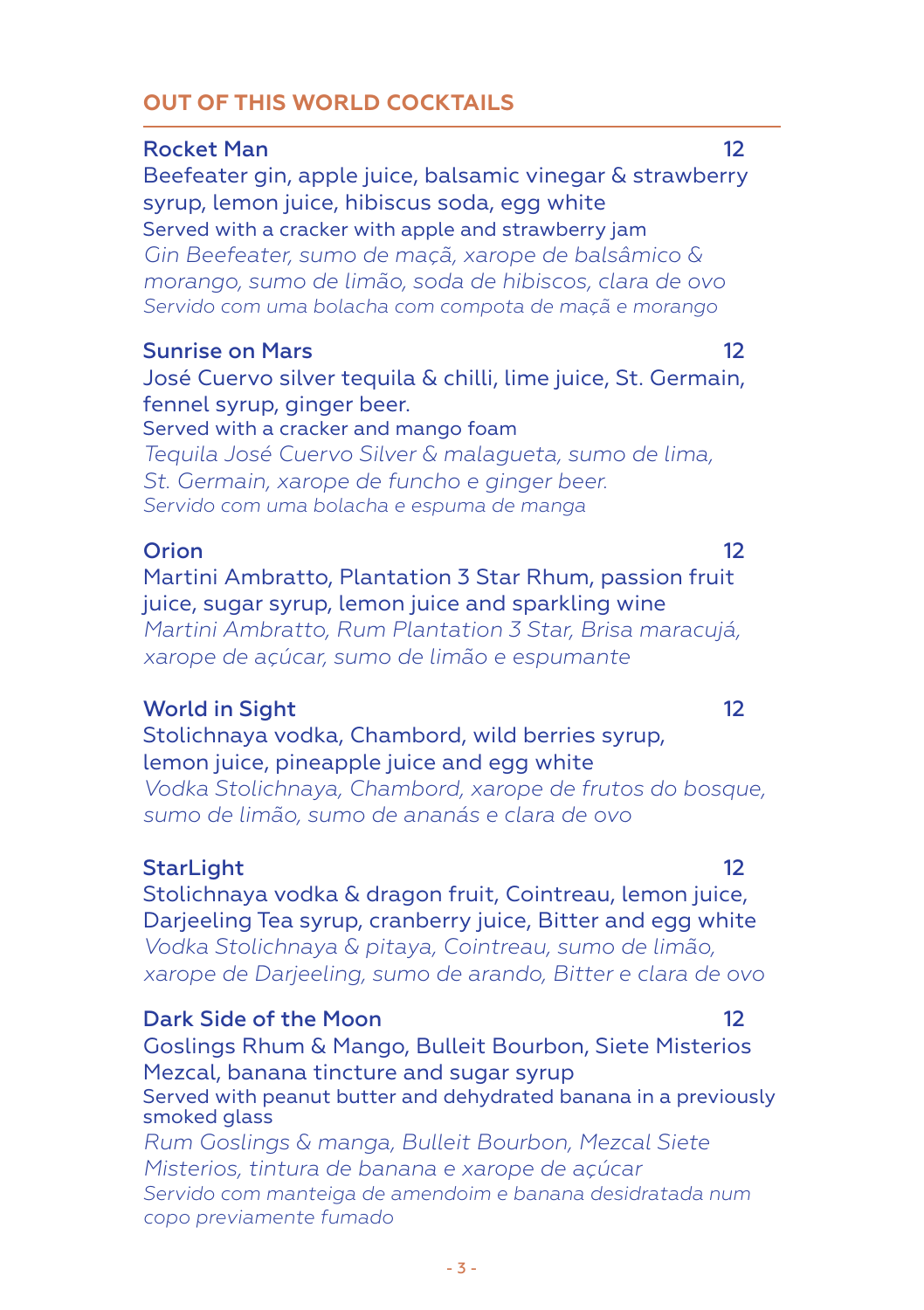# **OUT OF THIS WORLD COCKTAILS**

# Space Truck 12

Beefeater gin & pineapple, Martini Bitter, lemon juice, pineapple & raspberry syrup, fresh grapes and smoked raspberry foam

*Gin Beefeater & ananás, Martini Bitter, sumo de limão, xarope de ananás & framboesa, uvas frescas e espuma de framboesa fumada*

### Dripping Moon (Clarified cocktail) 12

Chairman's Spiced Rhum, Campari, sugar syrup, lemon juice and pineapple juice (contains lactose) *Rum Chairman's Spiced, Campari, xarope de açúcar, sumo de limão e sumo de ananás (contém lactose)*

#### Aurora 12

Jameson Whiskey & Waterfruit green tea, Aperol, lemon juice, sugar syrup, strawberry & apple jam and orange bitter *Whiskey Jameson & chá verde Waterfruit, Aperol, sumo de limão, xarope de açúcar, compota de morango & maçã e bitter de laranja*

## Space Oddity 12

Plantation Pineapple Rhum, Spices syrup, passion fruit juice, Plantation Overproof Rhum, cherry Brandy and bitter Served with raspberry ice cubes

*Rum Plantation Pineapple, xarope de especiarias, sumo de maracujá, Rum Plantation Overproof, Cherry Brandy e bitter Servido com gelo de framboesa*

#### All classic cocktails 12 *Cocktails clássicos*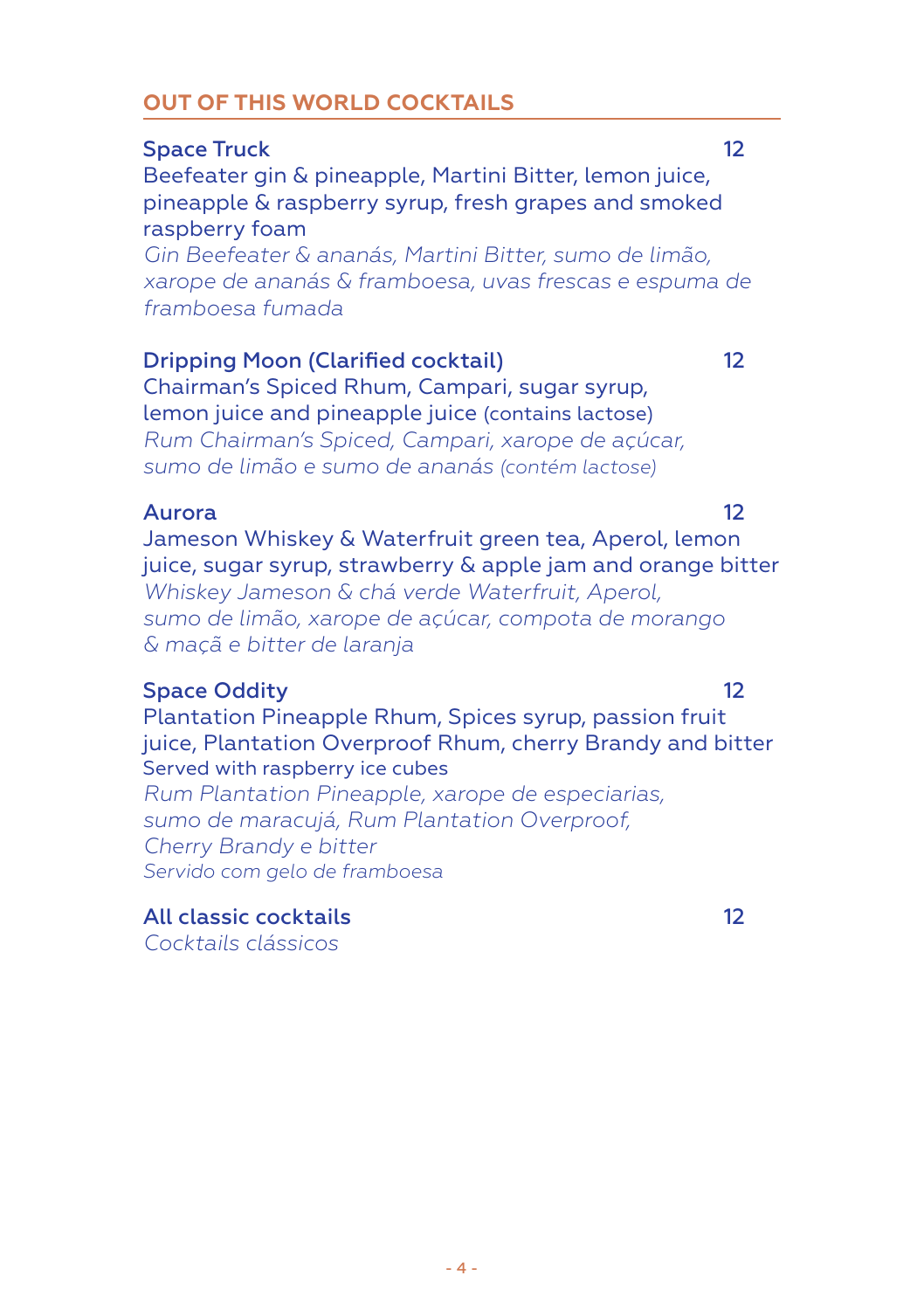# **SHARING COCKTAILS**

# Pineapple Punch (2pax) 32 Absolut Elyx vodka, Remy Matin VSOP, red fruits syrup, Passoã, pineapple juice, lemon juice, vanilla Bourbon tea, passion fruit juice & Bitter

*Vodka Absolut Elyx, Remy Matin VSOP, xarope de frutos vermelhos, Passoã, sumo de ananás, sumo de limão, chá de baunilha Bourbon, sumo de maracujá e bitter*

Flamingo Punch (4-10pax) 53 Amaretto, Southern Comfort, Sloe gin, orange juice, ginger ale & ginger beer *Amaretto, Southern Comfort, gin Sloe, sumo de laranja, ginger ale e ginger beer* 

#### **ZERO GRAVITY MOCKTAILS**

### Full Moon 6

Passion fruit juice, lemon juice, strawberry syrup, coconut syrup, hibiscus soda

*Sumo de maracujá, sumo de limão, xarope de morango, xarope de coco, soda de hibiscos* 

## First Quarter 6

Grapefruit juice, mango juice, honey syrup, strawberry shrub *Sumo de toranja, sumo de manga, xarope de mel, shrub de morango*

# New Moon 7 and 7 and 7 and 7 and 7 and 7 and 7 and 7 and 7 and 7 and 7 and 7 and 7 and 7 and 7 and 7 and 7 and 7

Honey & Szechuan, lemon juice, grapefruit juice, orange juice *Mel & pimenta Szechuan, sumo de limão, sumo de toranja, sumo de laranja*

#### Third Quarter 7

Pineapple juice, lemon juice, fennel syrup, ginger beer *Sumo de ananás, sumo de limão, xarope de funcho, ginger beer*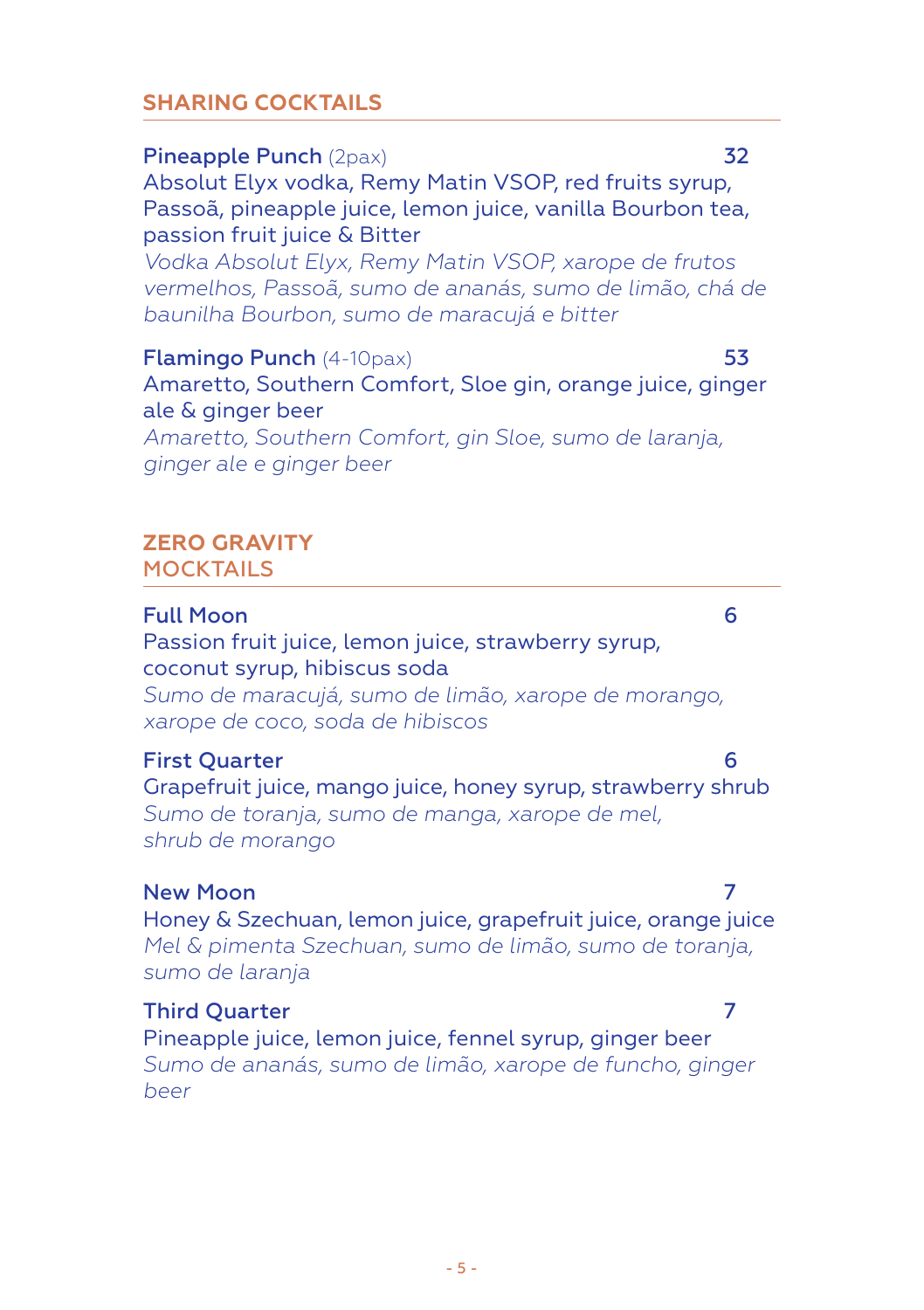| <b>APPETIZER &amp; BITTER</b><br><b>APERITIVO &amp; BITTER</b> | 4 cl           |
|----------------------------------------------------------------|----------------|
| Aperol                                                         | 7              |
| <b>Fernet Branca</b>                                           | 7              |
| <b>Martini Fiero</b>                                           | 8              |
| Campari Bitter                                                 | 8              |
| <b>Martini Bitter</b>                                          | 8              |
| <b>Ricard</b>                                                  | 8              |
| <b>VERMOUTH</b><br><b>VERMUTE</b>                              | 4 cl           |
| Moot                                                           | 7              |
| Martini Ambrato                                                | 8              |
| Martini Rubino                                                 | 8              |
| La Quintinye Extra Dry                                         | 14             |
| <b>Belsazar White</b>                                          | 14             |
| <b>Belsazar Dry</b>                                            | 14             |
| <b>GIN</b>                                                     | 4 cl           |
| Beefeater - England                                            | 10             |
| Beefeater Pink - England                                       | 10             |
| Citadelle Classic - France                                     | 11             |
| Tanqueray Sevilla - England                                    | 11             |
| Plymouth Sloe - England                                        | 12             |
| Cannings - Portugal                                            | 12             |
| London Nº1 - England                                           | 12             |
| Hendrick's - Scotland                                          | 1 <sub>3</sub> |
| Le Tribute - Spain                                             | 13             |
| Bulldog - England                                              | 1 <sub>3</sub> |
| Mare - Spain                                                   | 13             |
| Sharish - Portugal                                             | 13             |
| Star of Bombay - England                                       | 13             |
| Tanqueray Ten - England                                        | 14             |
| Jinzu - Scotland                                               | 14             |
| Plymouth Navy Strength - England                               | 15             |
| Citadelle Old Tom - France                                     | 15             |
| Monkey 47 - Germany                                            | 17             |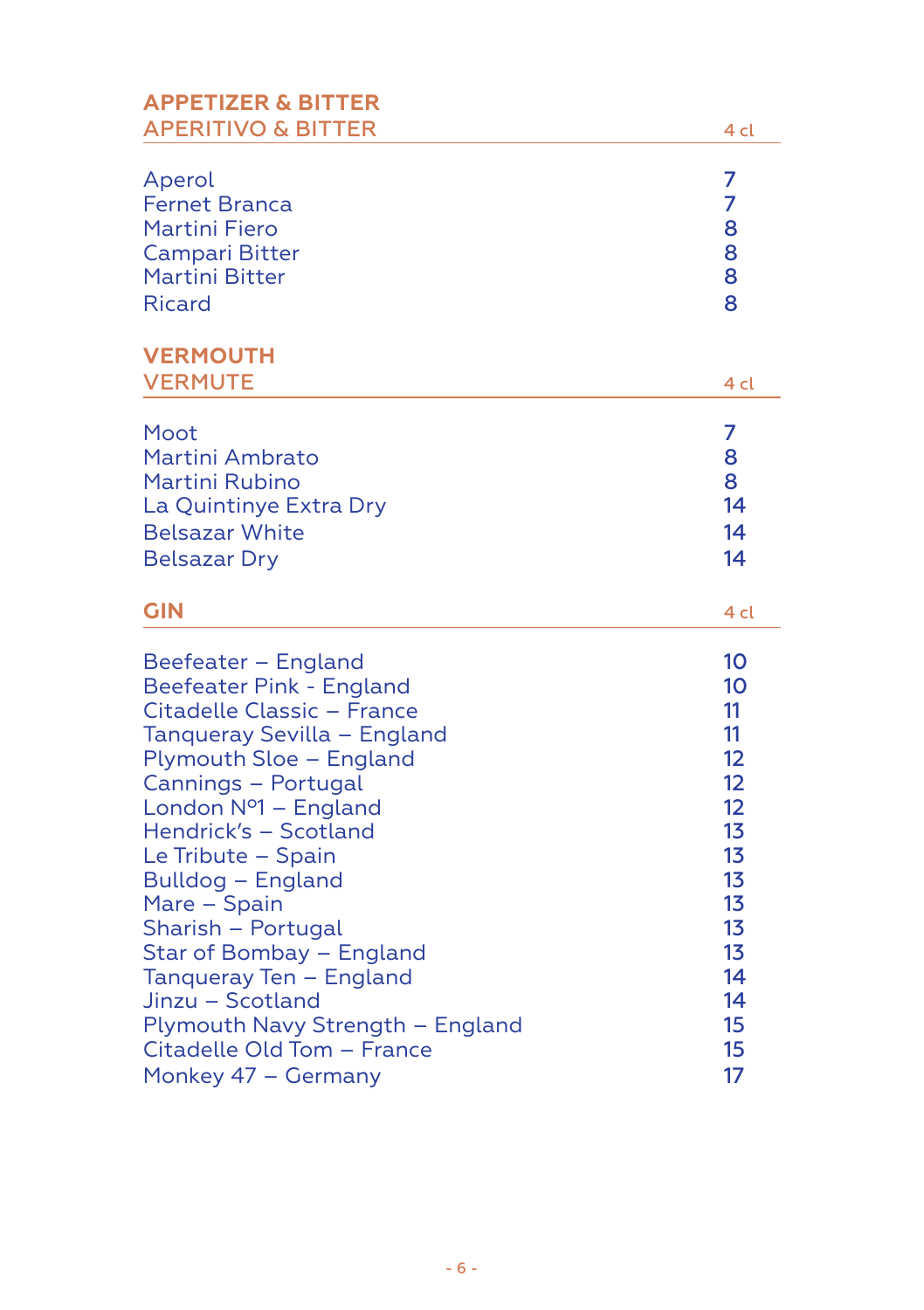| VODKA                                                                                                                                                                                                                                                                                                                                                                                                                                                                                                                                                                                                                                                                                | 4 cl                                                                                                               |
|--------------------------------------------------------------------------------------------------------------------------------------------------------------------------------------------------------------------------------------------------------------------------------------------------------------------------------------------------------------------------------------------------------------------------------------------------------------------------------------------------------------------------------------------------------------------------------------------------------------------------------------------------------------------------------------|--------------------------------------------------------------------------------------------------------------------|
| Stolichnaya - Russia<br>Absolut - Sweden<br>$Tito's - U.S.A.$<br>Grey Goose - France<br>Belvedere - Poland<br>Absolut Elyx - Sweden<br>Wyborowa Exquisite - Poland                                                                                                                                                                                                                                                                                                                                                                                                                                                                                                                   | 9<br>10<br>11<br>13<br>13<br>14<br>17                                                                              |
| <b>RUM</b>                                                                                                                                                                                                                                                                                                                                                                                                                                                                                                                                                                                                                                                                           | 4 cl                                                                                                               |
| Aguardente de cana - Madeira<br>Plantation 3 Star – Barbados, Jamaica & Guyana<br>Bacardi Spiced - Santiago de Cuba<br>Plantation Overproof Original - Barbados, Jamaica<br>& Guyana<br><b>Goslings Black Seal - Bermudas</b><br>William Hinton 6 – Madeira<br>Bacardi 8 - Santiago de Cuba<br>Plantation Pineapple - Barbados, Jamaica & Guyana<br>Mount Gay Black Barrel - Barbados<br>Plantation Dry Xaymaca - Barbados, Jamaica<br>& Guyana<br>Plantation XO - Barbados, Jamaica & Guyana<br>Abuelo 12 - Panamá<br>Santisima Trinidad 15 - Cuba<br>Diplomático Reserva Exclusiva - Venezuela<br>Plantation Fiji - Barbados, Jamaica & Guyana<br>Zacapa Centenario 23 - Guatemala | 7<br>9<br>10<br>11<br>12<br>13<br>1 <sub>3</sub><br>1 <sub>3</sub><br>14<br>14<br>15<br>15<br>15<br>15<br>18<br>18 |
| <b>TEQUILA &amp; MEZCAL</b>                                                                                                                                                                                                                                                                                                                                                                                                                                                                                                                                                                                                                                                          | 4 cl                                                                                                               |
| José Cuervo Silver – Jalisco<br>Patrón Silver - Jalisco<br>Don Julio Reposado - Jalisco<br>Siete Misterios Arroqueno Mezcal - Oaxaca<br>Grand Pátron Platinum - Jalisco<br>Grand Pátron Bordeos - Jalisco                                                                                                                                                                                                                                                                                                                                                                                                                                                                            | 10<br>12<br>13<br>14<br>55<br>100                                                                                  |
| <b>CACHAÇA &amp; PISCO</b>                                                                                                                                                                                                                                                                                                                                                                                                                                                                                                                                                                                                                                                           | 4 cl                                                                                                               |
| Pisco 1615 – Perú<br>Capucana – Brasil                                                                                                                                                                                                                                                                                                                                                                                                                                                                                                                                                                                                                                               | 10<br>11                                                                                                           |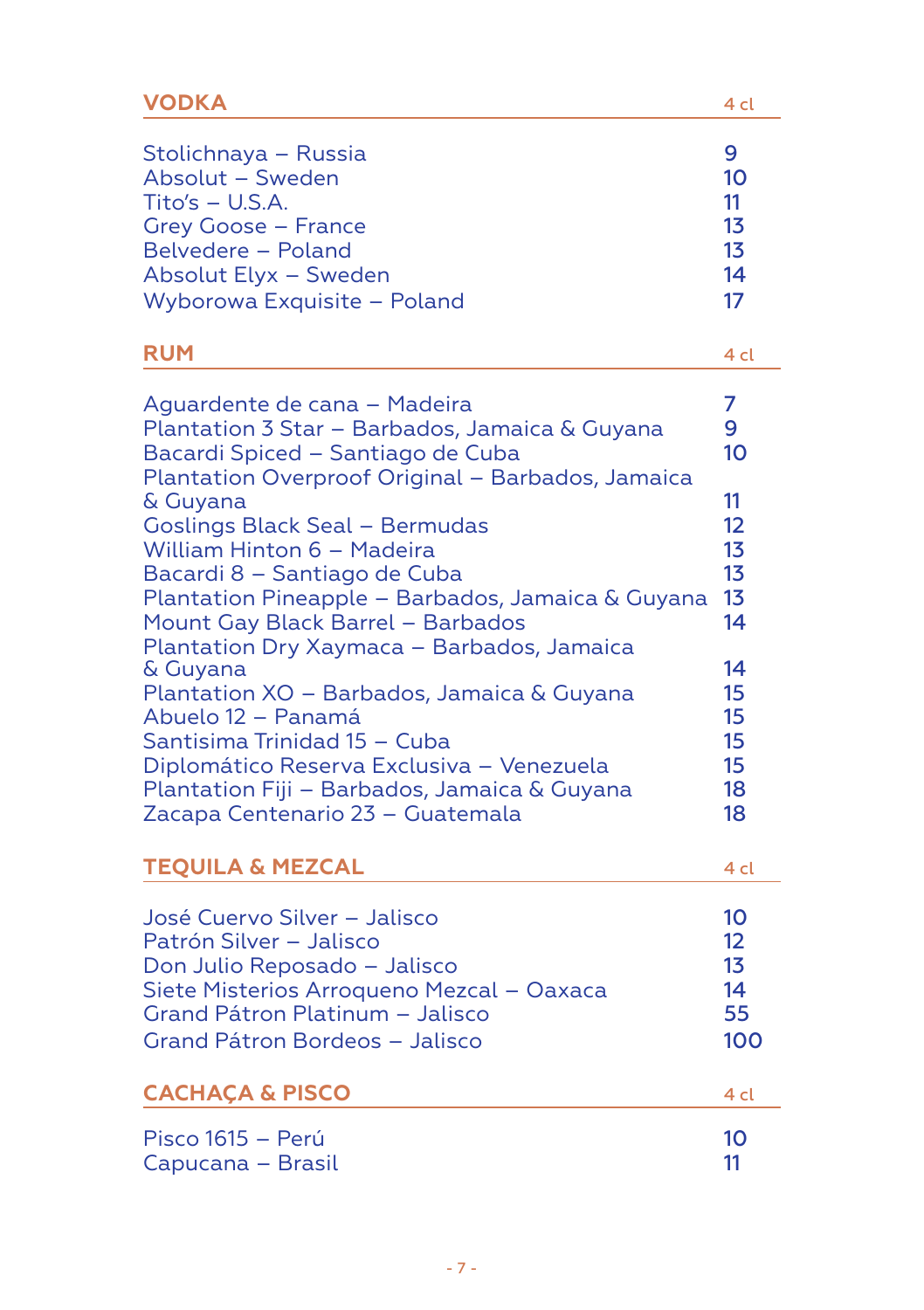| <b>MALT SCOTCH WHISKY</b>             | 4 cl              |
|---------------------------------------|-------------------|
| Bruichladich Classic Laddie - Islay   | 13                |
| Auchentoshan 10 - Lowland             | 13                |
| Glenkinchie 12 - Lowland              | 13                |
| Talisker Storm - Isle of Skye         | 18                |
| Balvenie 14 Caribbean Cask - Speyside | 18                |
| Lagavulin 16 - Islay                  | 21                |
| Oban 14 - Highland                    | 21                |
| Macallan 12 Triple cask - Highland    | 21                |
| Glenlivet 18 - Speyside               | 24                |
| <b>Glenrothes Vint.95 - Speyside</b>  | 33                |
| Balvenie 21 Portwood - Speyside       | 42                |
| <b>OLD SCOTCH WHISKY</b>              | 4 cl              |
| <b>Chivas Regal 12</b>                | 11                |
| Johnnie Walker Black Label            | 1 <sub>3</sub>    |
| Johnnie Walker Blue Label             | 44                |
| <b>Chivas Regal 25</b>                | 98                |
| <b>SCOTCH WHISKY</b>                  | 4 cl              |
| <b>Johnnie Walker Red Label</b>       | 9                 |
| Ballantine's                          | 9                 |
| <b>Famous Grouse</b>                  | 10                |
| <b>IRISH WHISKEY</b>                  | 4 cl              |
| <b>Bushmills</b>                      | 10                |
| Jameson                               | 10 <sup>°</sup>   |
| <b>Bushmills 10</b>                   | 1 <sub>3</sub>    |
| <b>AMERICAN WHISKEY</b>               | 4 cl              |
| <b>Bulleit bourbon</b>                | 12                |
| <b>Bulleit rye</b>                    | $12 \overline{ }$ |
| Jack Daniels Gentleman Jack           | 13                |
| <b>Woodford Reserve</b>               | 14                |
| <b>JAPANESE WHISKY</b>                | 4 cl              |
| <b>Nikka from the Barrel</b>          | 18                |
| <b>Suntory Hakushu Reserve</b>        | 35                |
| Hibiki 17                             | 138               |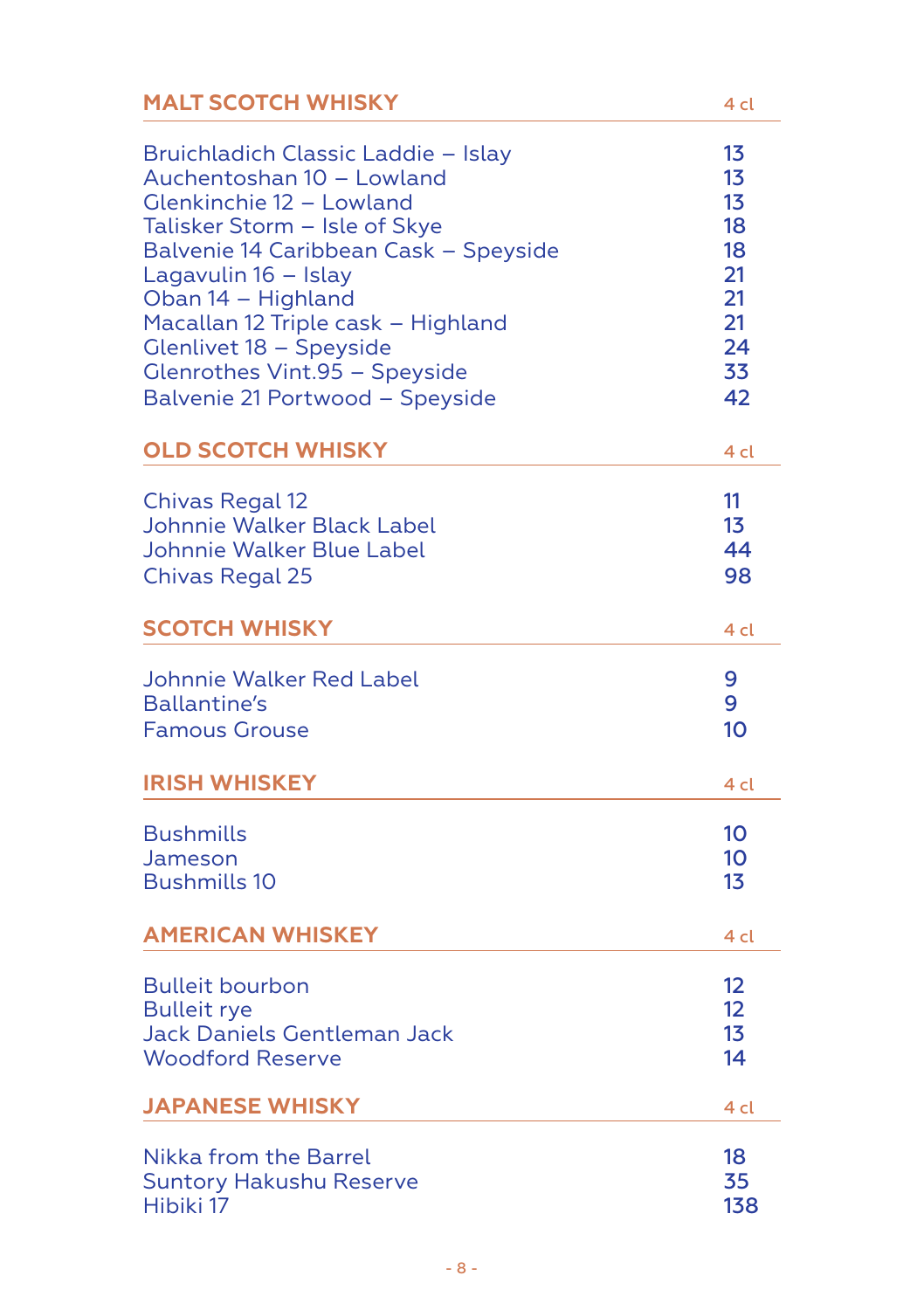| <b>EAUX-DE-VIE</b>                                                                                                                                                                                                                                     |                                                                       |
|--------------------------------------------------------------------------------------------------------------------------------------------------------------------------------------------------------------------------------------------------------|-----------------------------------------------------------------------|
| <b>AGUARDENTE BAGACEIRA</b>                                                                                                                                                                                                                            | 4 cl                                                                  |
| Grappa Zanin Moscato - Italy                                                                                                                                                                                                                           | 10                                                                    |
| <b>OLD BRANDY</b><br><b>AGUARDENTE VÍNICA</b>                                                                                                                                                                                                          | 4 cl                                                                  |
| C.R.F<br><b>Samalens V.S</b><br>Calvados Daron Fine - France<br>Macieira XO - Portugal<br>Pierre Ferrand Ambré - France<br>Remy Martin VSOP - France<br>Louriana XO - Portugal<br><b>PORTUGUESE LIQUEUR</b>                                            | 8<br>12<br>12<br>1 <sub>3</sub><br>13<br>15<br>24                     |
| <b>LICORES PORTUGUESES</b>                                                                                                                                                                                                                             | 4 cl                                                                  |
| Ginja<br>Amêndoa Amarga<br>Licor Beirão<br>Ginja A Mais Bela de Lisboa<br>Licor Beirão D'Honra<br>Singeverga                                                                                                                                           | 6<br>6<br>7<br>8<br>8<br>8                                            |
| <b>IMPORTED LIQUEUR</b><br><b>LICORES IMPORTADOS</b>                                                                                                                                                                                                   | 4 cl                                                                  |
| Kahlúa<br>Amaretto Disaronno<br><b>Benedictine</b><br>Cointreau<br><b>Southern Confort</b><br><b>Bailey's</b><br>Pimm's<br>Drambuie<br>Maraschino Luxardo<br>Pierre Ferrand Dry Curaçao<br>Malibu<br><b>Italicus</b><br><b>St. Germain</b><br>Chambord | 8<br>8<br>8<br>8<br>8<br>8<br>8<br>8<br>8<br>9<br>9<br>10<br>10<br>10 |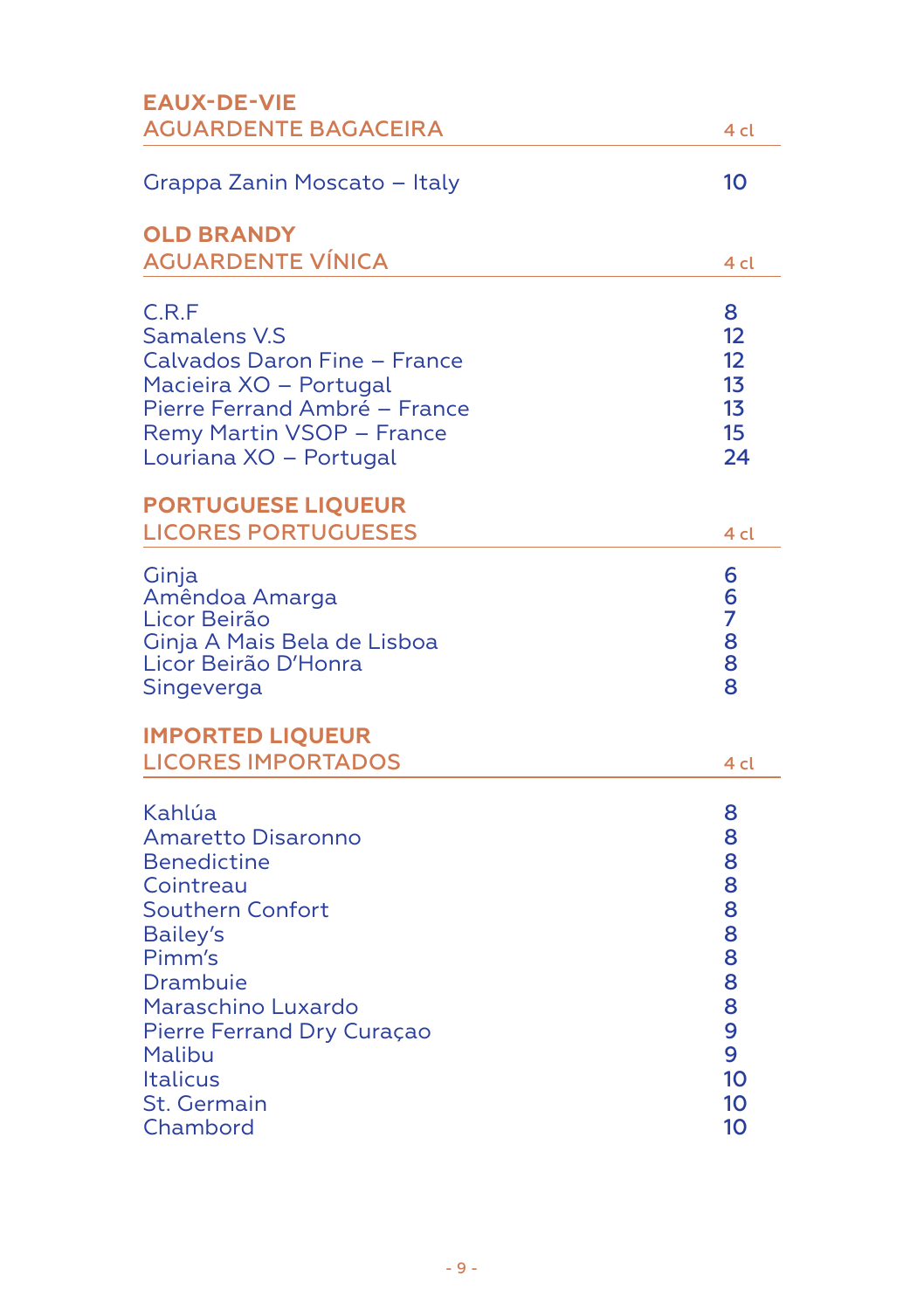| <b>MADEIRA &amp; FORTIFIED WINES</b><br><b>MADEIRA &amp; VINHOS FORTIFICADOS</b> | ٢              |     |
|----------------------------------------------------------------------------------|----------------|-----|
| Madeira 3<br>H.M. Borges Dry                                                     | 6              |     |
| Madeira 3<br>H.M. Borges Medium Dry                                              | 6              |     |
| Madeira 3<br>Henriques & Henriques Medium Rich                                   | 6              |     |
| Madeira 3<br>Blandy's Duke of Clarence Full Rich                                 | 6              |     |
| Madeira 5<br><b>Blandy's Sercial</b>                                             | 8              |     |
| Madeira 5<br>Blandy's Verdelho                                                   | 8              |     |
| Madeira 5<br><b>Blandy's Boal</b>                                                | 8              |     |
| Madeira 5<br><b>Blandy's Malmsey</b>                                             | 8              |     |
| Madeira 10<br><b>Blandy's Boal</b>                                               | 11             | 81  |
| Madeira 10<br><b>Blandy's Malmsey</b>                                            | 11             |     |
| Madeira 15<br>Henriques & Henriques Verdelho                                     | 1 <sub>3</sub> | 109 |
| Madeira 30<br>H.M. Borges Malvasia                                               | 22             | 209 |
| Jerez<br>Tio Pepe Palomino Fino                                                  | 6              | 31  |
| Porto Dry<br><b>Borges Coroa</b>                                                 | 7              | 33  |
| Porto L.B.V<br>Quinta Seara D'Ordens                                             | 10             | 73  |
| Porto 10                                                                         | 10             | 73  |
| Borges Soalheira Old Tawny                                                       |                |     |
| Moscatel Roxo 50cl<br>Horácio Simões                                             | 11             | 90  |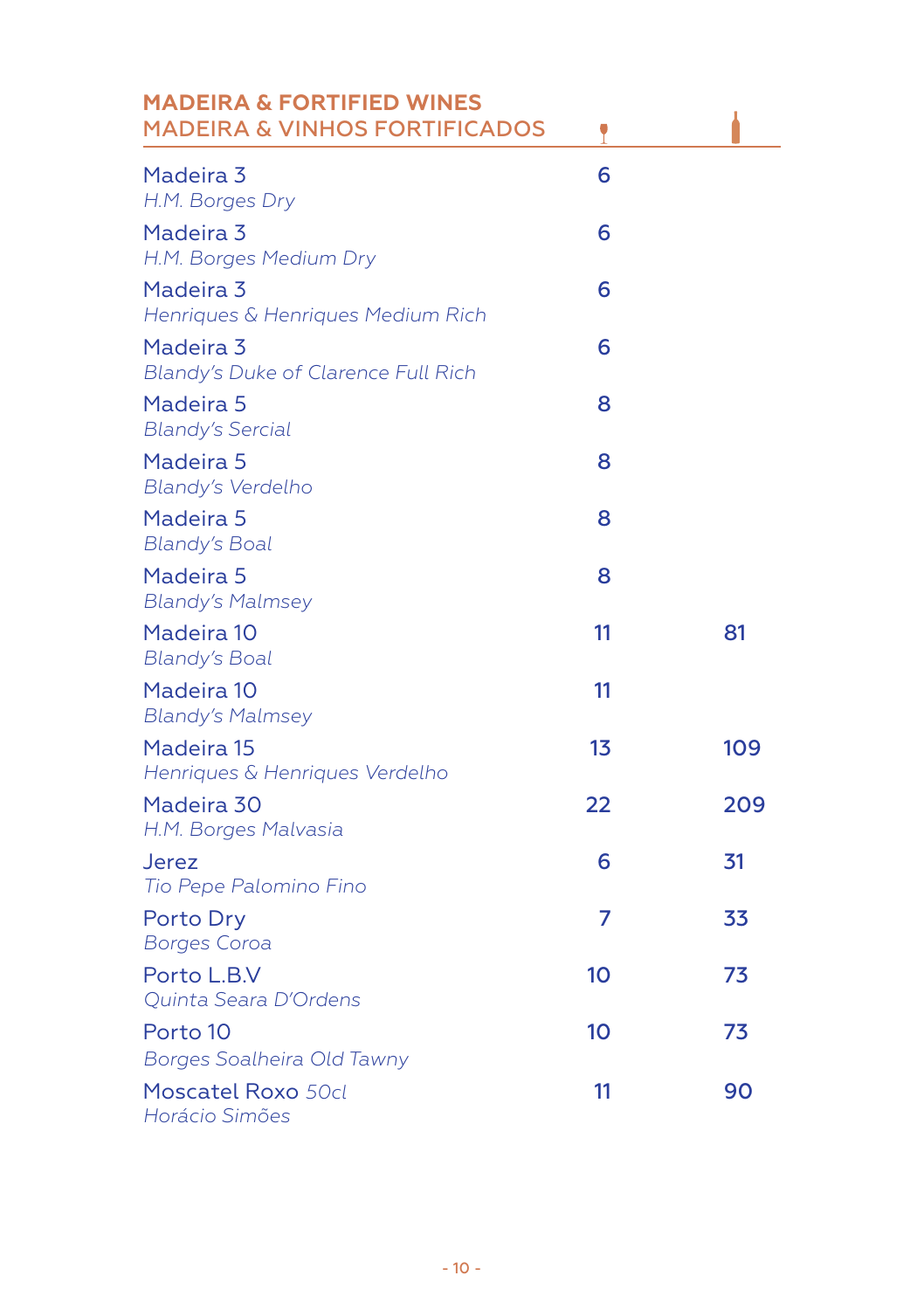| <b>PORTUGAL WINES</b><br><b>VINHOS DE PORTUGAL</b>          |   |    |
|-------------------------------------------------------------|---|----|
| <b>ROSE WINE</b><br><b>VINHO ROSÉ</b>                       |   |    |
| Adega Mãe - Lisboa<br>Aragonez                              | 6 | 22 |
| Atlantis - Madeira<br><b>Tinta Negra</b>                    | 7 | 26 |
| <b>WHITE WINE</b><br><b>VINHO BRANCO</b>                    |   |    |
| Adega Mãe - Lisboa<br>Fernão Pires & Arinto                 | 6 | 22 |
| Qt. Regueiro - Vinhos Verdes<br>Trajadura & Alvarinho       | 7 | 24 |
| Herdade do Rocim - Alentejo<br>Antão Vaz, Arinto & Viosinho | 8 | 28 |
| Quinta da Lapa – Tejo<br>Sauvignon Blanc                    | 7 | 28 |
| Barbusano - Madeira<br>Verdelho                             | 8 | 36 |
| Adega Mãe - Lisboa<br>Chardonnay                            | 8 | 37 |
| Quinta Nova Graínha – Douro<br>Viosinho, Gouveio & Rabigato |   | 37 |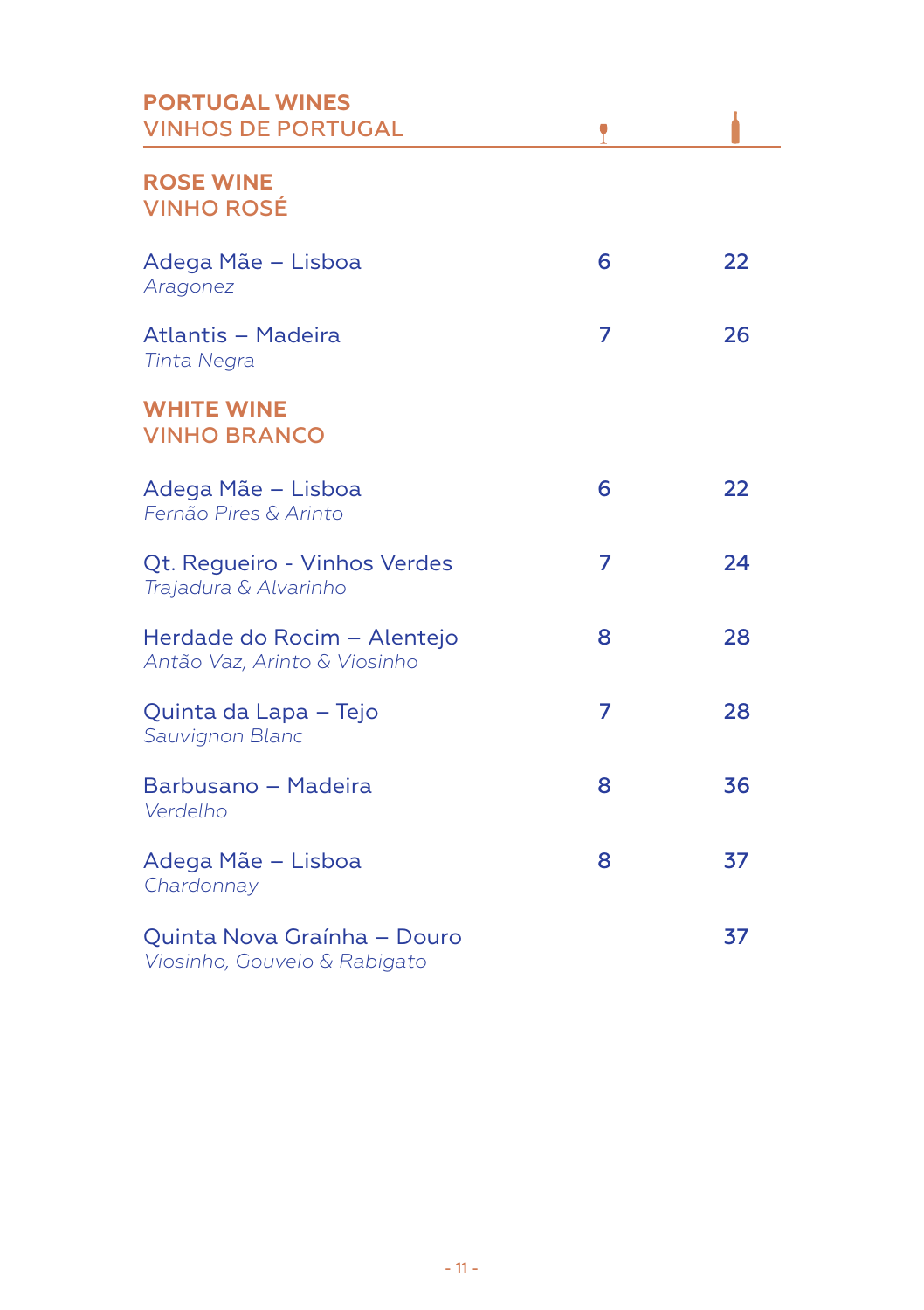### **RED WINE** VINHO TINTO

| AdegaMãe - Lisboa<br>Castelão, Aragonez & Syrah                                    | 6  | 20 |
|------------------------------------------------------------------------------------|----|----|
| Herdade do Rocim – Alentejo<br>Alicante Bouschet, Touriga Nacional & Aragonez      | 8  | 28 |
| AdegaMãe - Lisboa<br>Merlot                                                        | 7  | 32 |
| Quinta Maria Isabel M.I. - Douro<br>Touriga Nacional, Tinta Roriz & Touriga Franca | 8  | 34 |
| Barbusano - Madeira<br>Aragonez & Touriga Nacional                                 | 8  | 36 |
| Quinta da Lapa Reserva - Tejo<br>Cabernet Sauvignon                                | 8  | 36 |
| <b>SPARKLING WINE</b><br><b>ESPUMANTE</b>                                          |    |    |
| AdegaMãe Bruto<br>Chardonnay & Fernão Pires                                        | 10 | 33 |
| Campolargo Bruto Rosé - Bairrada<br><b>Pinot Noir</b>                              | 10 | 36 |
| AdegaMãe Blanc de Blancs – Lisboa<br>Chardonnay & Arinto                           | 11 | 39 |

 $\mathcal{L} \subset \mathcal{L}$ 

 $\bullet$  . The set of  $\bullet$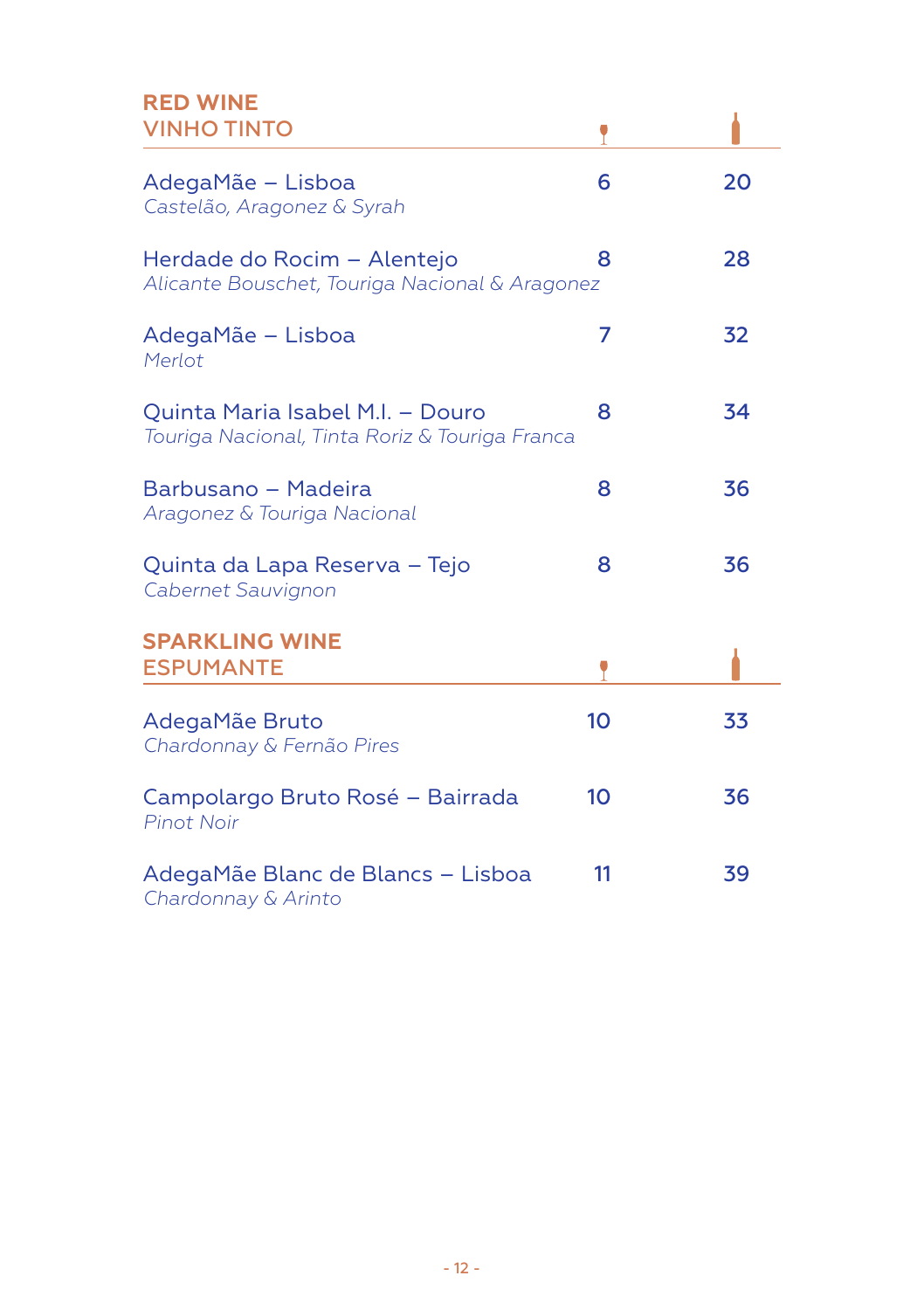#### **CHAMPAGNE** CHAMPANHE

| <b>CHAMPAGNE</b><br><b>CHAMPANHE</b>                                                                                                                                                                                     |    |                                      |
|--------------------------------------------------------------------------------------------------------------------------------------------------------------------------------------------------------------------------|----|--------------------------------------|
| <b>Tsarine Cuvée Premium Brut</b><br>Chardonnay, Pinot Noir & Pinot Meunier                                                                                                                                              | 18 | 105                                  |
| Tsarine Cuvée Premium Rosé Brut<br>Chardonnay, Pinot Noir & Pinot Meunier                                                                                                                                                | 20 | 127                                  |
| Moët & Chandon Nectar Imperial Demi-Sec<br>Pinot Noir, Meunier & Chardonnay                                                                                                                                              |    | 149                                  |
| Perrier Jouët Belle Epoque<br>Chardonnay, Pinot Noir & Meunier                                                                                                                                                           |    | 330                                  |
| <b>DRAFT BEER</b><br><b>CERVEJA DE PRESSÃO</b>                                                                                                                                                                           |    |                                      |
| Coral Lager 30 cl<br>Coral Stout 30cl<br>Coral Lager 50 cl<br><b>Coral Stout 50cl</b>                                                                                                                                    |    | 5<br>5<br>$\overline{7}$<br>7        |
| <b>BOOTLE BEER</b><br><b>CERVEJA DE GARRAFA</b>                                                                                                                                                                          |    |                                      |
| Coral Zero   Coral Alcohol Free 30 cl<br>Coral Lager 30 cl<br>Coral Stout 30 cl<br>Carlsberg 25 cl<br>Stella Artois 25 cl<br><b>Guiness Extra Stout 33 cl</b><br>Erdinger Weissbier 50 cl<br>Franziskaner Naturtrüb 50cl |    | 4<br>5<br>5<br>5<br>6<br>6<br>8<br>8 |
| <b>CIDER (BOTTLE)</b><br><b>SIDRA (GARRAFA)</b>                                                                                                                                                                          |    |                                      |

Bandida do Pomar *30 cl* 6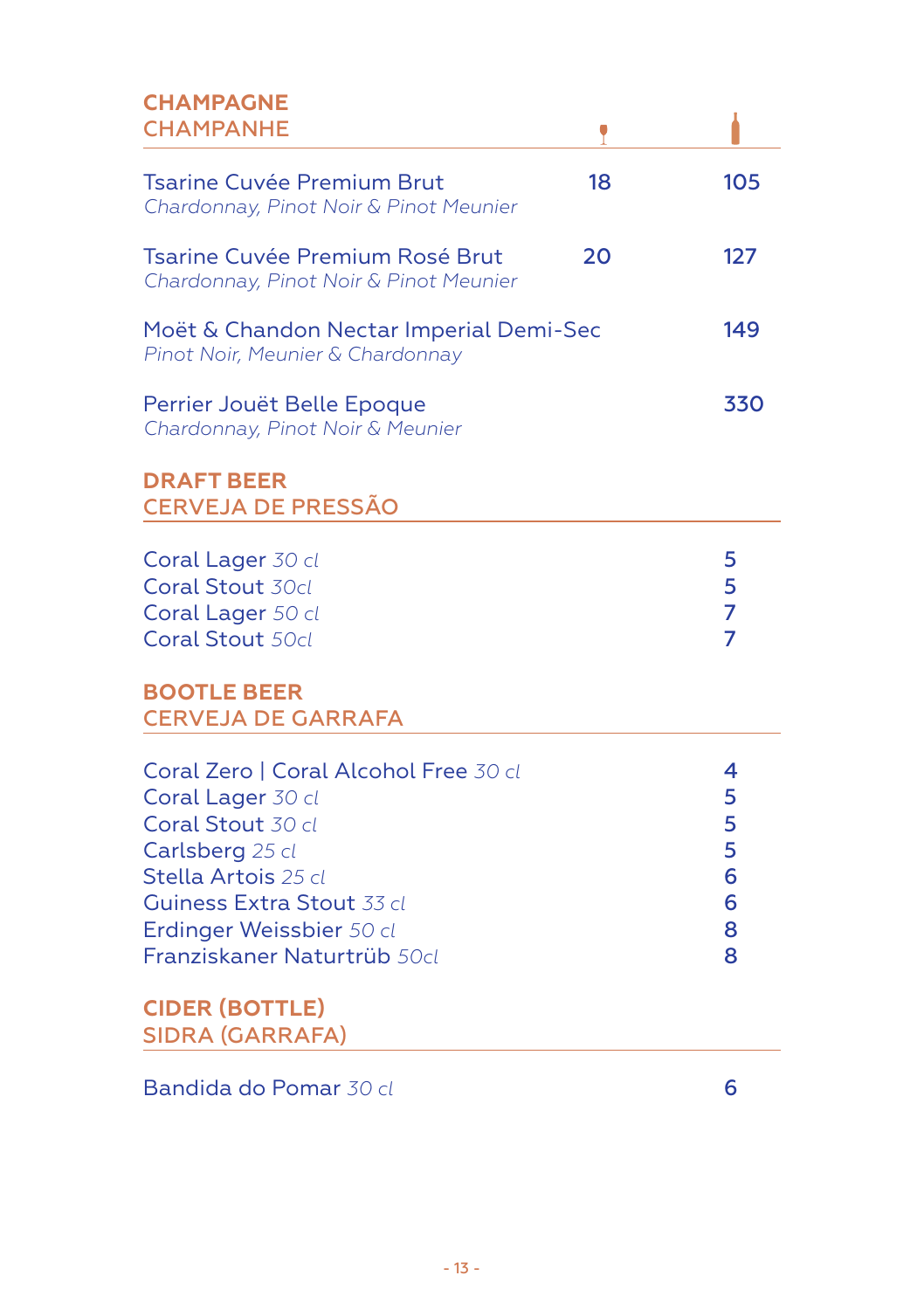# **SOFT DRINKS** REFRIGERANTES

| Coca-Cola, Coca-Cola Zero 23.7 cl<br>Sprite, Fanta 23.7 cl<br>Nestea Ice Tea lemon, peach   limão, pêssego 30 cl<br>Brisa passion fruit, apple   maracujá, maçã 36 cl                                        | 4<br>4<br>4<br>4           |
|--------------------------------------------------------------------------------------------------------------------------------------------------------------------------------------------------------------|----------------------------|
| <b>NECTARS</b><br><b>NÉCTARES</b>                                                                                                                                                                            | 20 cl                      |
|                                                                                                                                                                                                              |                            |
| Compal<br>Peach, pineapple, passion fruit, apple, orange, tomato<br>Pêssego, ananás, maracujá, maçã, laranja, tomate                                                                                         | 5                          |
| <b>PREMIUM SOFT DRINKS</b>                                                                                                                                                                                   |                            |
| <b>REFRIGERANTES PREMIUM</b>                                                                                                                                                                                 | 20 cl                      |
| Fever Tree Indian Tonic Water<br>Fever Tree Naturally Light Tonic Water<br><b>Fever Tree Mediterranean</b><br><b>Fever Tree Lemon Tonic</b><br><b>Fever Tree Ginger Beer</b><br><b>Fever Tree Ginger Ale</b> | 5<br>5<br>5<br>5<br>5<br>5 |
| <b>FRESHLY SQUEEZED FRUIT JUICE</b><br><b>SUMO NATURAL DE FRUTA</b>                                                                                                                                          | 25 cl                      |
| Orange/pineapple/lemon/mango/grapefruit<br>Laranja/ananás/limão/manga/toranja                                                                                                                                | 6                          |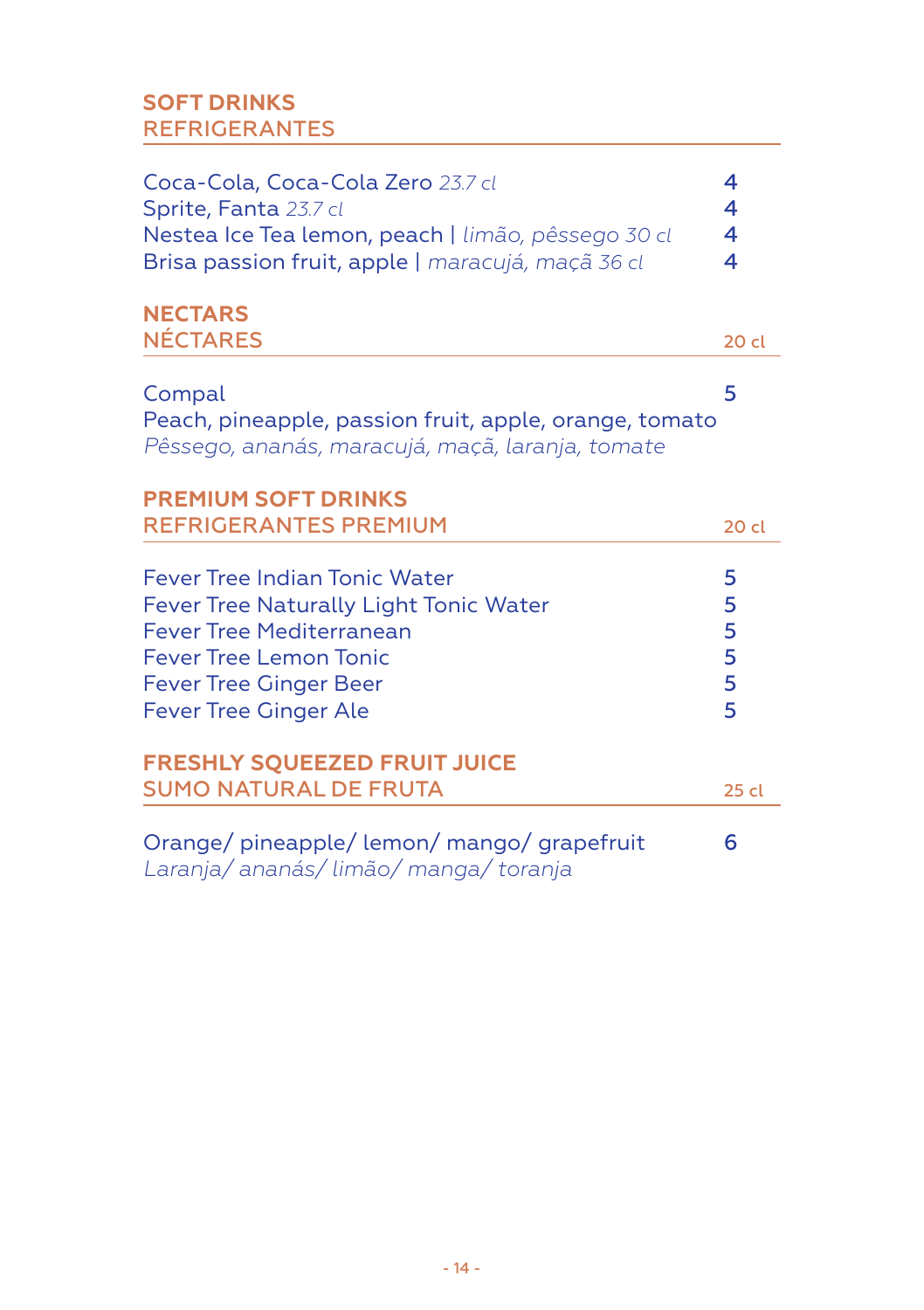# **STILL WATER**  ÁGUA MINERAL SEM GÁS

| Luso 25 cl<br>Acqua Panna 25 cl<br><b>Luso 100 cl</b><br>Acqua Panna 75 cl<br><b>SPARKLING WATER</b><br>ÁGUA MINERAL COM GÁS  | 4<br>4<br>6<br>$\overline{7}$ |
|-------------------------------------------------------------------------------------------------------------------------------|-------------------------------|
| Pedras 25 cl<br>San Pellegrino 25 cl<br>Luso 100 cl<br>San Pellegrino 75 cl<br><b>HOT BEVERAGES</b><br><b>BEBIDAS QUENTES</b> | 4<br>4<br>6<br>6              |
| Single espresso or macchiato<br>Café expresso ou macchiato                                                                    | 3                             |
| Glass of milk<br>Copo de leite                                                                                                | 3                             |
| Double espresso or double macchiato<br>Expresso duplo ou macchiato duplo                                                      | 4                             |
| Chocolate<br>(served hot or cold)   (servido quente ou frio)                                                                  | 4                             |
| Coffee with milk<br>Café com leite                                                                                            | 4                             |
| Cappuccino                                                                                                                    | 4                             |
| Latte Macchiato                                                                                                               | 4                             |